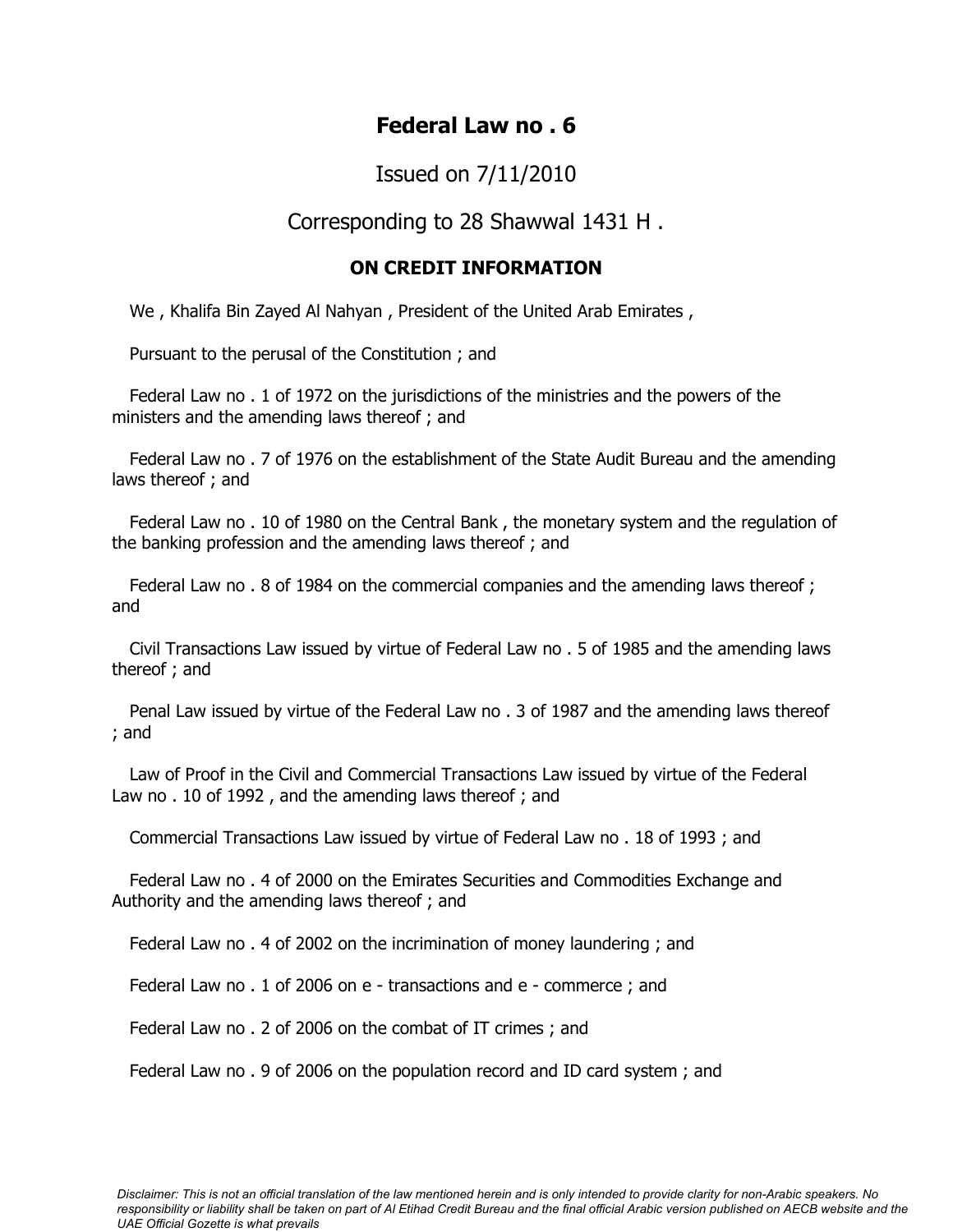Upon the proposal of the Minister of Finance , the consent of the Cabinet and the Federal National Council and the approval of the Federal Supreme Council ,

Have promulgated the following Law :

#### **Article 1 : Definitions**

In the implementation of the provisions hereof , the following terms and phrases shall have the meanings assigned to each thereto unless the context requires otherwise :

Central Bank : UAE Central Bank

Credit Information : Financial data related to a person , the financial commitments , current and prior payments and financial rights thereof , clarifying the creditworthiness thereof , provided by the information provider and based on which the credit record and credit information reports are prepared .

Company : Company established in implementation of the provisions hereof to request , gather , preserve , analyze , categorize , use and circulate credit information , prepare the credit record , issue credit information report , and prepare and develop tools and criteria of dangers and all matters related thereto as per the provisions hereof .

Information Provider : Any party submitting to the company credit information acquired thereby through their usual works with any person as per the provisions of the present Law and the implementing regulation hereof .

Rules of Conduct : A binding series of restrictions imposed on the information provider and information report receiver to control the request , gathering , preservation , analysis , categorization , use and circulation of credit information and the mechanism of conflict resolution and the determination of policies and operational procedures of said information .

Information report receiver : whoever is entitled to receive the credit information report as per the provisions of the present Law and the implementing regulation thereof .

Credit record : Record prepared by the company , including all credit information of a person gathered from numerous sources . Such information must be organized in a chronological order , and shall be used to prepare the credit information report .

Credit information report : Electronic or paper report issued by the company based on the request of the information report receiver . It shall include correct , factual , accurate and updated information , and details of the description and status of the creditworthiness and capacity of a person as per the provisions hereof .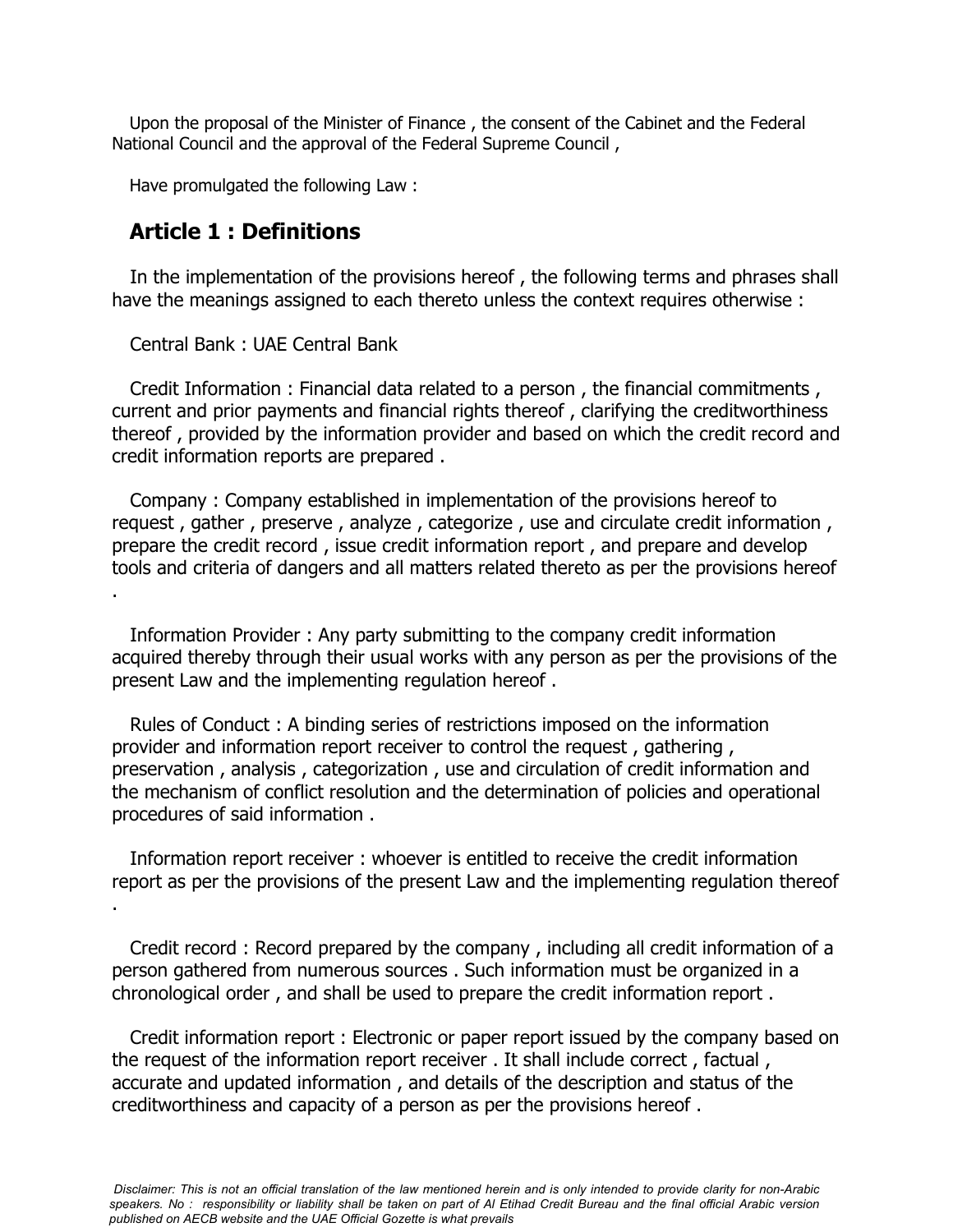The company , in all cases , must keep a record of approvals .

Person : Any natural or juridical person on behalf of whom credit information may be submitted .

### **Article 2 : Scope of Application of the Law**

The provisions hereof shall be applied as follows :

1 - The company , the information provider and the information report receiver .

2 - Whoever is related to credit information as determined by the implementing regulation hereof .

# **Article 3 : Rules of Exchange of Credit Information**

The present Law shall organize the request , gathering , preservation , analysis , categorization , use , circulation and protection of credit information and whatever is related thereto .

# **Article 4**

The request , gathering , preservation , analysis , categorization , use , circulation and protection of credit information and the preparation of credit records and credit information reports and the organization of such operations shall be subject to restrictions set by the Central Bank , and such subject to the provisions of the present Law and the implementing regulation thereof .

# **Article 5**

The gathering and circulation of information and data directly or indirectly related to the details or facts of a private life of a natural person , or the opinions , beliefs or health thereof shall be prohibited .

# **Article 6**

1 - Prior to the issuance of credit information report , the prior written approval of the person must be obtained .

2 - The company may contact the person directly to receive said approval whenever it receives the request to issue a credit information report that is not accompanied by said approval .

*Disclaimer: This is not an official translation of the law mentioned herein and is only intended to provide clarity for non-Arabic speakers. No responsibility or liability shall be taken on part of Al Etihad Credit Bureau and the final official Arabic version published on AECB website and the UAE Official Gozette is what prevails*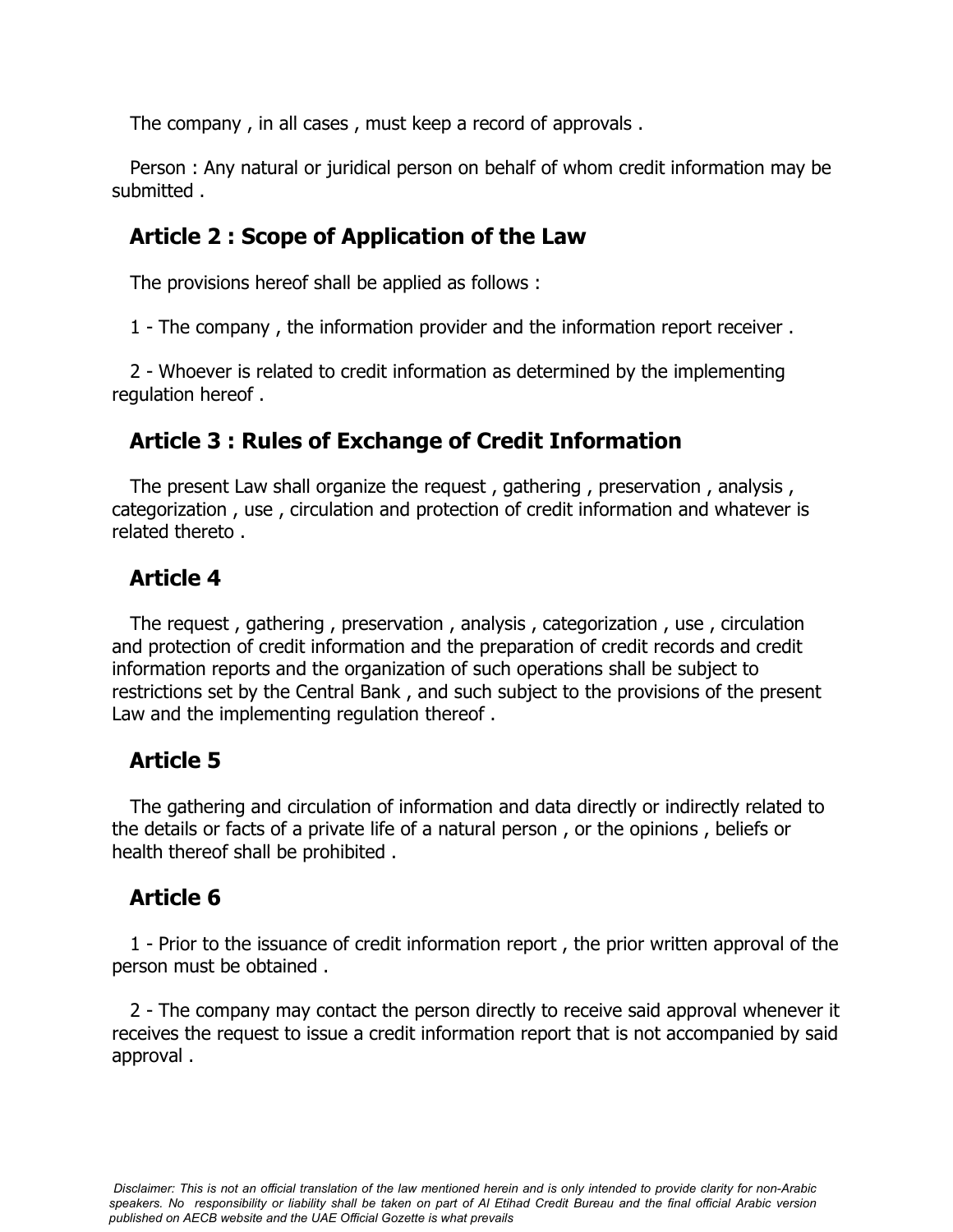3 - The company may request that it be provided with credit information to prepare and develop a credit database without the need to obtain the approval of the person thereon .

# **Article 7**

The credit information , credit record and credit information report , gathered and kept , may neither be used nor be circulated unless for purposes agreed upon or for the purposes for which such information were provided as per the provisions of the present Law and the implementing regulation thereof .

# **Article 8**

Credit information , credit record and credit information report shall be deemed confidential by nature , and shall be used for the activities of the company only , and among parties set forth in the present Law and as per the provisions hereof . They may not be disclosed or divulged in a direct or indirect manner unless by virtue of a written approval of the person , the heirs , legal representative or proxy thereof , or upon the request of pertinent judicial authorities , and within the extent required for the investigations and actions examined thereby .

# **Article 9 : Credit Information Company**

The company shall be established in view of requesting , gathering , preserving , analyzing , categorizing , using and circulating credit information . It shall have a juridical personality and the necessary legal capacity to practice the activities thereof .

The Cabinet shall determine the statute and work mechanism of the company .

# **Article 10**

No natural or juridical person , except for the company , may request , gather , preserve , analyze , categorize , use and circulate credit information and matters related thereto .

# **Article 11**

Subject to the restrictions issued by the Central Bank , the company shall commit to the following :

1 - It shall not divulge or disclose credit information to third parties unless as per the provisions of the present Law and the implementing regulation thereof .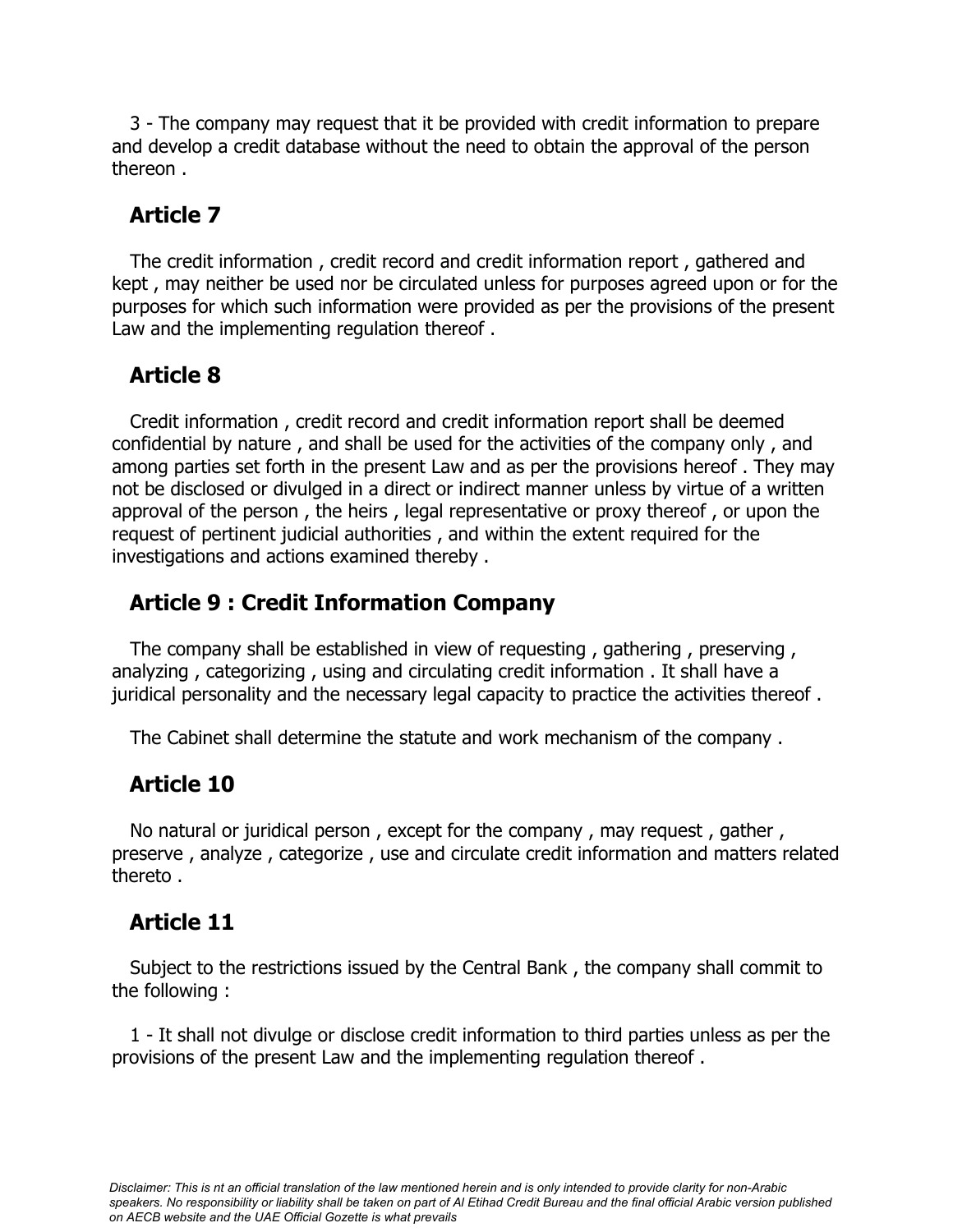2 - It shall set modern systems and create a periodically updateable database in which all matters related to credit information , credit record and credit information reports are kept .

3 - Protect the security of the company and information from loss , destruction , or illegal and unsafe access , use or amendment , including the use of support and data retrieval systems in cases of emergencies .

4 - Prepare archived credit records that are accurate and factual , and process such records in timely , correct and safe manner .

5 - Commit to using credit information as per the provisions set forth in the present Law and the implementing regulation thereof .

#### **Article 12**

Credit information shall be dispatched to the company via certain electronic forms , and shall be preserved thereby after being processed , thanks to a support system that guarantees the workflow , and such as determined by the implementing regulation hereof .

### **Article 13**

As per the provisions hereof , the Central Bank and the information provider shall be linked to the company's database as determined by the implementing regulation hereof

### **Article 14**

.

1 - Commercial and investment banks , financial institutions and other entities added by the implementing regulation hereof must provide the company with the credit information required thereby .

2 - The company shall enter into agreement with the information provider that include in particular the forms of credit information request forms and the dates of submission thereof .

### **Article 15**

The company shall enter into agreement with the information report receiver in order to regulate the use of the credit information report and all conditions , provisions and forms related to the protection of credit information and the preservation of the confidentiality thereof .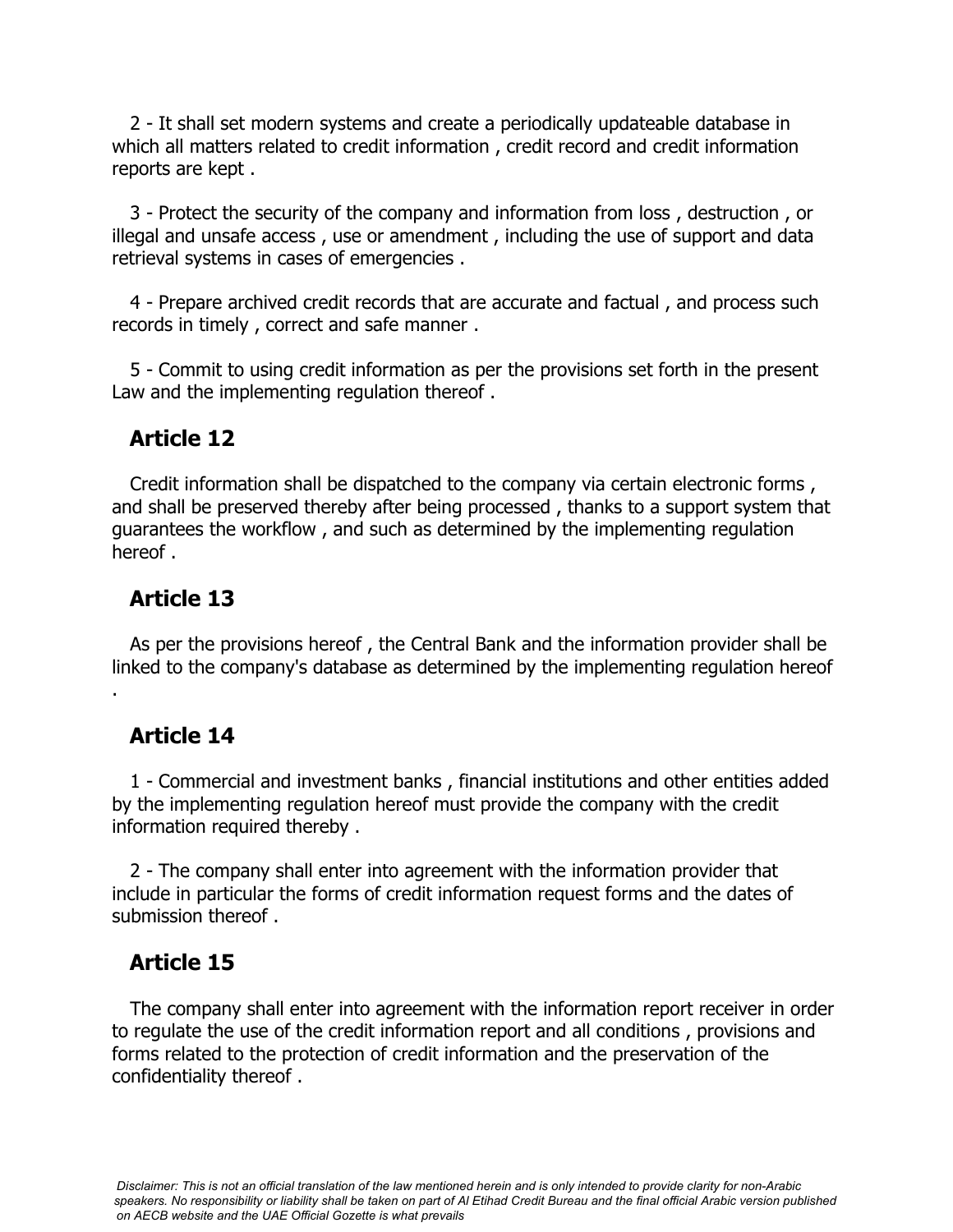### **Article 16 : Jurisdictions of the Central Bank**

In its capacity as the pertinent control authority over the activities of the company by virtue of the provisions hereof , the Central Bank shall enjoy the following jurisdictions :

1 - Control and supervise the good performance by the company of the tasks entrusted thereto .

2 - Set restrictions imposed on the company in the practice of the activities thereof , the rules of conduct and all matters related thereto .

3 - Issue any instructions or guidelines for the company .

#### **Article 17 : Sanctions**

Shall be sentenced to imprisonment for a period of two years at least , and to a fine amounting to AED 50,000 at least , or to either penalty :

1 - Whoever divulges credit information , credit information report or credit record in cases other than the ones set forth by virtue of the provisions of the present Law and the implementing regulation thereof .

2 - Whoever acquires credit information or credit information report , or accesses the credit record without obtaining the required approvals by virtue of the provisions of the present Law and the implementing regulation thereof , or by using fraudulent means or incorrect information .

3 - Whoever breaches the confidentiality required for the credit information , credit record and credit information report .

4 - Whoever ill - intentionally distorts data or submits incorrect credit information to the company .

### **Article 18**

Subject to the sanctions set forth in the previous article , whoever breaches any other provision of the present Law and the decisions issued in implementation thereof shall be sentenced to imprisonment and to a fine amounting to AED 10,000 at least , or to either penalty .

### **Article 19**

The perpetration by a public official or any other employees in the company of any of the crime set forth in the present Law shall be deemed an aggravating condition .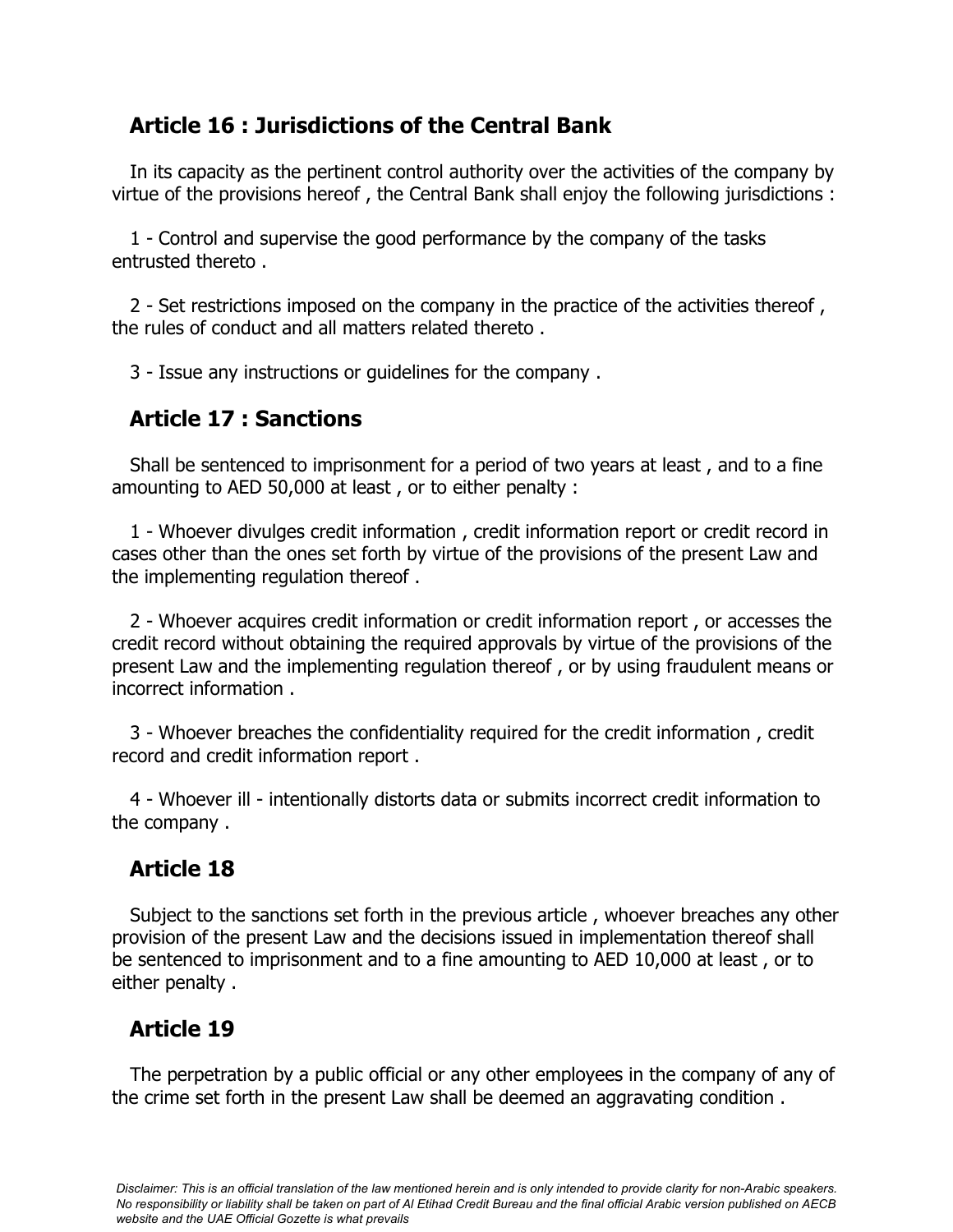### **Article 20**

The infliction of the sanctions set forth herein shall breach neither any severer sanction set forth in any other law , nor the civil liability of the infringer .

#### **Article 21 : General Provisions**

Officials selected by virtue of a decision by the Minister of Justice in agreement with the Minister of Finance shall have the capacity of judicial investigation officers , each within the jurisdictions thereof , in proving infringements to the provisions of the present Law and the decisions issued in implementation thereof .

#### **Article 22**

The implementing regulation hereof shall determine the following :

1 - The mechanism of submission of credit information request and data thereof .

2 - The rights and obligations of all pertinent parties .

3 - The term of preservation of credit information and the period covered by the credit information report .

4 - Beneficiaries from credit information and the sum to be paid in order to obtain such information in light of the restrictions set by the Central Bank in this regard .

5 - Persons entitled to acquire credit information reports .

6 - The mechanism of submission and examination of complaints related to credit information .

### **Article 23**

The Ministry of Finance , in coordination with the Central Bank shall prepare the implementing regulation hereof which shall be issued by virtue of a Cabinet decision .

#### **Article 24**

Restrictions set by the Central Bank shall be issued by virtue of Articles 4,11,16,23 and 24 hereof , and shall be published in the Official Gazette .

### **Article 25**